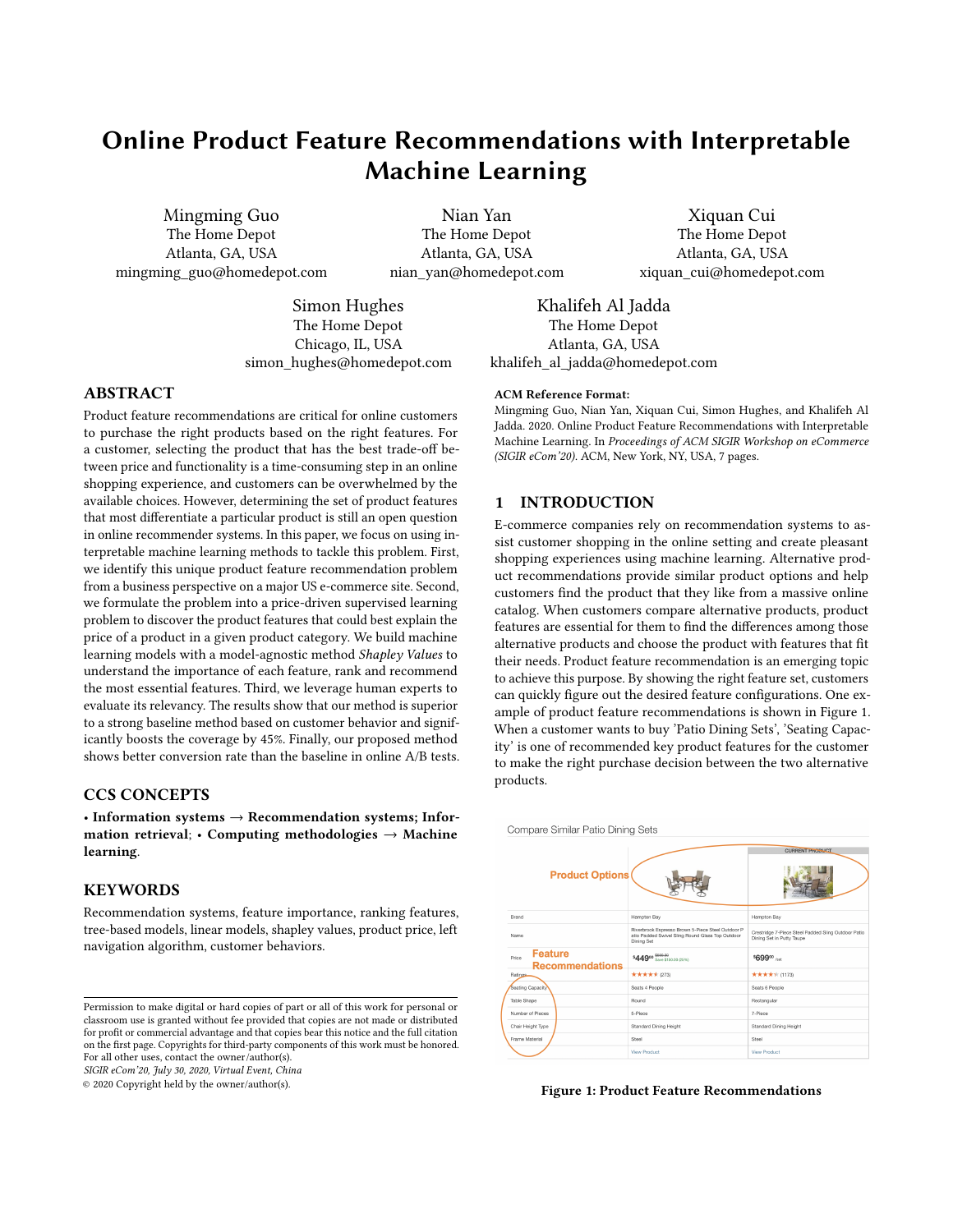However, from a major US e-commerce site, we found that the features shown for alternative products are not very helpful when customers are making purchase decisions. Thus, we need to understand the key differences between product features and what are the major factors that drive the difference between alternative products. The task of product feature recommendations is to recommend differential features considering those factors. From the literature, a lot of research has been focused on product recommendations such as alternative product recommendation [\[9,](#page-6-1) [14\]](#page-6-2), complementary product recommendation [\[3\]](#page-6-3), and/or next item recommendation [\[13\]](#page-6-4). Little work has focused on product feature recommendations. Feature recommendations help customers to interpret product recommendations by showing the key differences. Making product recommendations interpretable to customers is important to gain trust from customers, boost shopping confidence, and increase the purchase probability [\[16\]](#page-6-5).

In this paper, we propose an interpretable machine learning approach to generate feature recommendations that drive the major differences between alternative products. To be specific, we propose to use the product price as the training label and build machine learning models to learn the feature importance and impact (positive or negative) for a given product category. We then study the Shapley Values [\[5\]](#page-6-6) with visualization for interpreting the feature contributions to the product price from the models and obtaining the final feature recommendations. Our main contributions are as follows:

- Identify the unique product feature recommendation problem to help customers make better purchase decisions between alternative products by showing top ranking features.
- Formulate the problem into a price-driven supervised learning problem to derive the most important product features per category.
- Build interpretable machine learning models to understand the feature importance and whether features have a positive or negative impact on the product price.
- Utilize model-agnostic method Shapley Values to interpret the contribution of the features to the models' predictions based on rich data visualizations and finally rank the features per category.
- We leverage human experts to label the top features for sampled categories and evaluate the proposed method against a strong baseline named Left Navigation Algorithm that uses customer behaviors.
- Our proposed approach scores higher in the offline evaluation on metrics such as NDCG, precision, recall and coverage; it also outperforms the Left Navigation Algorithm in online A/B tests on conversion rate.

# 2 RELATED WORK

A lot of research has been conducted into online recommendation systems from both an academic and industrial setting [\[15\]](#page-6-7). Among this work, product recommendation systems attract more attention due to their wide usage in online services such as social media and e-commerce sites. However, product feature recommendation is an emerging topic in recommendation system research due to its specific settings in e-commerce.

## 2.1 Product and Feature Recommendations

For product recommendations, content-based recommendation is an approach for recommending products/items based on the content similarity, and collaborative filtering is another popular approach which leverages user behaviors instead of content to generate recommendations for specific users or products [\[6\]](#page-6-8). Deep learning is also being heavily applied for recommendation systems [\[15\]](#page-6-7). Despite the active research into recommendation systems in general, little work has been carried out into building product feature recommendation systems. This problem is essential to customers because it can help differentiate specific products from a set of similar products based on the recommended features. In the literature, recommendation of product features or attributes has been used for designing marketing campaign [\[12\]](#page-6-9).

## 2.2 Interpretable Machine Learning

Interpretable Machine Learning tries to explain why and how a machine learning model works to facilitate human understanding of the final model [\[10\]](#page-6-10). Thera are two major techniques in it: interpretable models and model-agnostic methods.

2.2.1 Interpretable Models. For interpretable models, Linear Regression [\[1\]](#page-6-11) is one of them that can clearly explain the linearity relationship between the features and the target variable. However, it fails in the situation where there is a nonlinear relation between features and targets or the features are correlated to each other. Decision Tree [\[2\]](#page-6-12) is another model with interpretability. It splits the data with certain cutoff values from the features to build the tree in an iterative way. Based on Decision Tree, there are many advanced tree-based models including LightGBM [\[4\]](#page-6-13) and CatBoost [\[11\]](#page-6-14).

2.2.2 Model-Agnostic Methods. Model-agnostic methods are methods that apply on top of machine learning models that helps humans understand. LIME [\[8\]](#page-6-15) is a model-agnostic method to explain the predictions in machine learning. However, this method focuses on machine learning classifier but not regression tasks. SHAP [\[7\]](#page-6-16) which stands for SHapley Additive exPlanations is a universal game theory method to interpret the feature importance for machine learning models in prediction tasks. It can obtain the Shapley Values for the features in the prediction process from the training data. There are also other model-agnostic methods including Feature Interaction, Permutation Feature Importance, etc [\[10\]](#page-6-10). Based on the model-agnostic capacity and rich visualization, we select SHAP as the tool to interpret machine learning models and understand the feature importance for our problem.

#### 3 MACHINE LEARNING APPROACH

In this section, we describe the characteristics of the dataset and how we process the raw data and extract features. We build regression models using Linear Regression, LightGBM and CatBoost to learn and understand the feature importance using product prices as labels. We also leverage Linear Regression to learn the feature directions. We further study Shapley Values to interpret the feature contributions from each model and compute the final feature ranking list by averaging the Shapley Values for each feature from all three regression models. We learn the feature importance to understand what features contribute more to the product's price,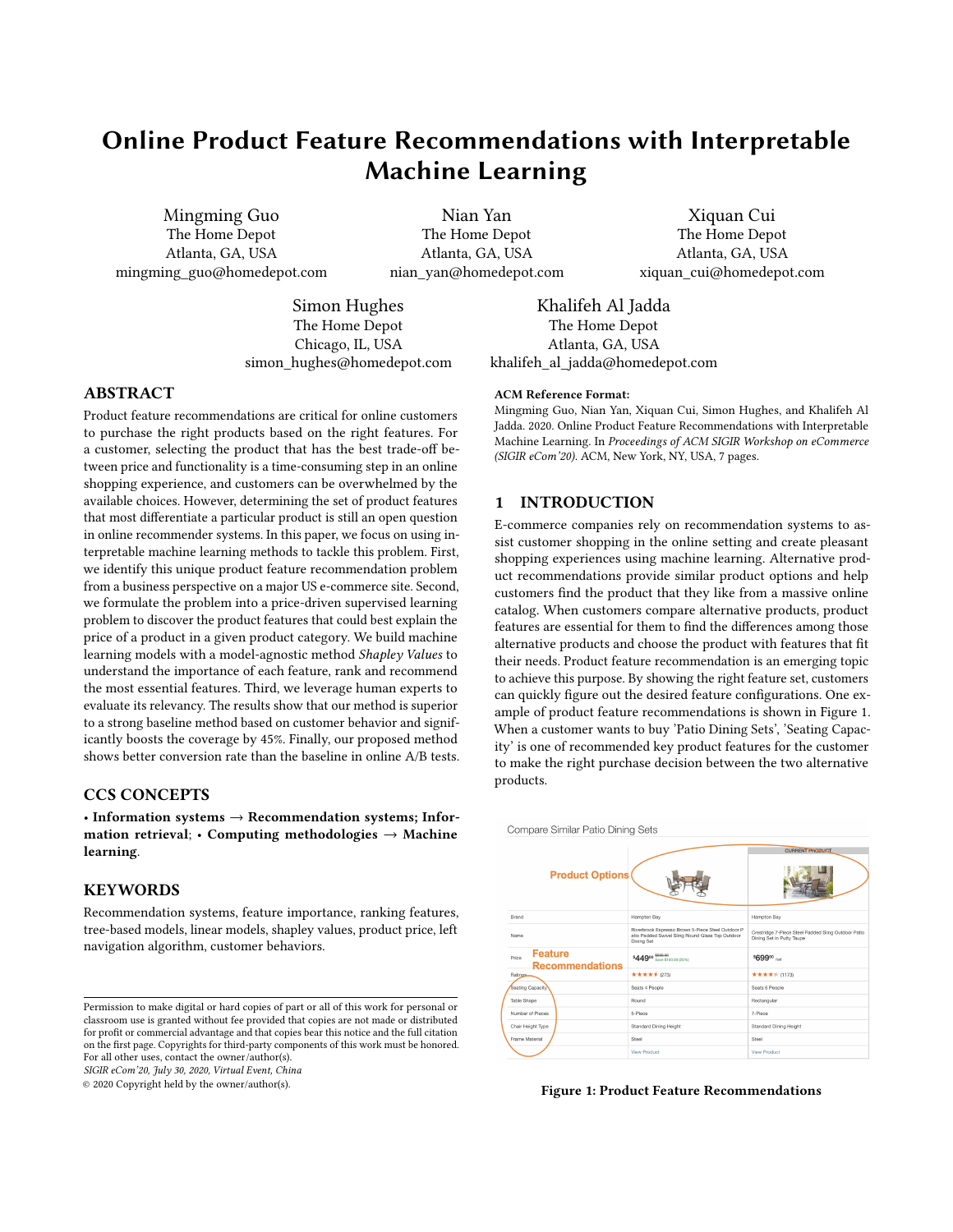Online Product Feature Recommendations with Interpretable Machine Learning SIGIR eCom'20, July 30, 2020, Virtual Event, China

and use the feature direction to understand if a feature positively or negatively contributes to the product price.

## 3.1 Datasets

In our catalog, there are millions of online products which are organized by categories. A category is defined as a classification for certain type of products. For example, 'hammer' is a specific category within which there are all hammers with different brands and prices. We focus on leaf node level category from the classification tree since the products in each leaf node category are similar products and sharing similar features. To develop the models, we do random sampling and select seven categories from our catalog. We need to accurately extract the most important features and their directions for each category. An example of the raw product attribute data for an online product in the 'Dehumidifiers' category is shown in Figure [2.](#page-2-0) We use feature and attribute interchangeable in this paper. For each category, the number of products is ranging from hundreds to tens of thousands. The number of features for each product in each category is ranging approximately from 5 to 30.

<span id="page-2-0"></span>

|                               | displayname attributevalue |  |  |
|-------------------------------|----------------------------|--|--|
| Package Size                  | Individual                 |  |  |
| Commercial/Residential<br>Use | Residential                |  |  |
| Product Weight (lb.)          | 51.8 lb                    |  |  |
| Product Width (in.)           | 16.8 in                    |  |  |
| Bucket capacity (pints)       | 13.3                       |  |  |

Figure 2: An example of raw product feature data

## 3.2 Data Pre-Processing

We process the data by converting the raw string data into different types of features. There are 3 types of features we need to extract in the raw data including numerical features, categorical features and textual features. The detailed processing methods for each type of feature are as follows:

- Numerical Features: from Figure [2,](#page-2-0) a feature like 'Product Weight(lb.)' has a unit 'lb' in the raw data, so we need explore the raw data to discover such patterns. We apply the patterns/rules with regular expressions to remove information such as unit and extract the numerical part of the features.
- Categorical Features: we also extract features like 'Commercial/Residential Use' with short string value 'Residential' as a categorical feature shown in Figure [2.](#page-2-0) We also find that there are raw features with long string information like some functional description. Based on the statistics, we choose maximum 10 different strings in a feature column as a categorical feature.

• Textual Features: from the process to extract categorical features, we find that there are some features with lots of different long string/textual values (e.g., describe the product usage information) which are not informative so we exclude those features. Those features are not very useful for customers to differentiate the products compared with numerical features like 'Bucket capacity (pints)' or categorical ones like 'Product Width (in.)'.

## 3.3 ML Algorithms

Linear Regression: Linear Regression is the first machine learning algorithm we use to understand the feature importance and feature direction due to its interpretability. The basic idea is that each feature is assigned a weight and the weight is updated in the training process to minimize the prediction error. We also focus on Linear Regression to learn the positive or negative sign of each feature, which means if the increase or decrease of a feature value will make the product price higher. Linear Regression can learn the impact direction of a feature by increasing or decreasing the weight for that feature while observing the changing direction of the target variable like price. When changing the weight for a feature, the weights of other features should be kept constant without changing. These weights are the feature importance. For each categorical feature, we sum the weights from the dummy features generated by onehot encoding from that feature to get a single score. The feature sign is important for explaining the price changing direction when comparing two products for a specific feature. This serves another business case in the Section 4.4.

LightGBM: LightGBM is a gradient boosting tree-based algorithm we choose because it performs well in many prediction tasks with faster training speed and better accuracy in general. This is the first tree model we use to learn and understand the feature importance. The way for LightGBM to learn the feature importance is by computing the average gain of the features when they are used to partition the data during the model training. We also need to convert categorical features into numerical format using one-hot encoding. Similarly, for each categorical feature, we sum the scores from the dummy features generated by one-hot encoding from that feature to get a single score. We use the model result from LightGBM as an input to the final feature ranking process.

CatBoost: CatBoost is another sophisticated tree-based algorithm that can better handle categorical features directly as a whole without the need to split them. This is the major reason we choose it. CatBoost supports textual features as well. The way for CatBoost to learn feature importance is also based the average gain of the features in the tree splitting process. Specifically, CatBoost learns the feature importance for categorical features by transforming them into numerical before each split is selected in the tree and using various statistics on the combinations of categorical and numerical features as well as combinations of categorical features in the process. We also use the model result from CatBoost as an input to the final feature ranking process.

## 3.4 Shapley Values

We mainly study the Shapley Values to better interpret the feature contributions for the machine learning models we have built and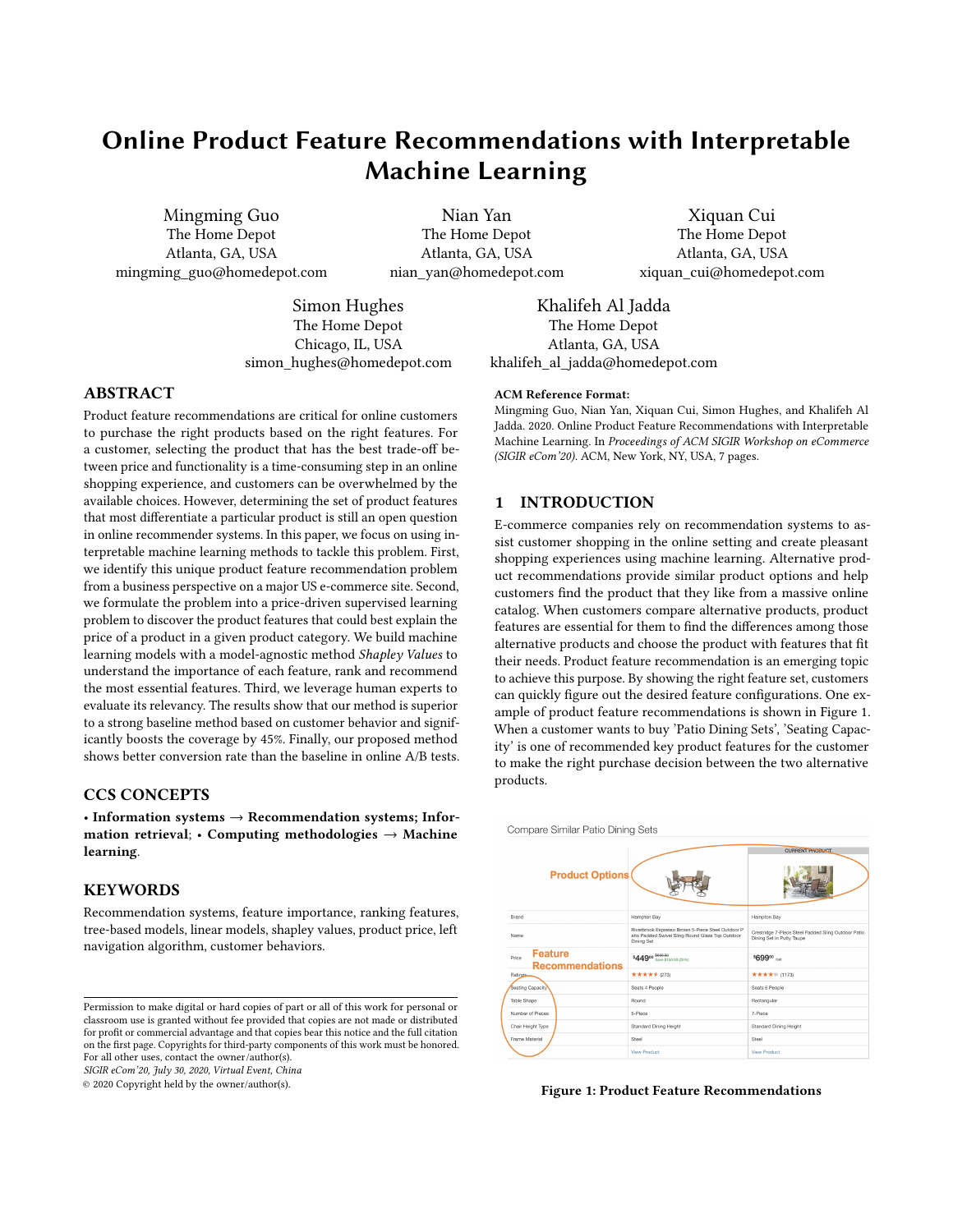obtain the final ranking features per category. The major advantage of Shapley Values is that it is an explanation method with a solid theory [\[10\]](#page-6-10). Shapley Values is a method developed in colitional game theory. In a prediction task, considering each feature value of an instance as a player and the payout as the prediction value, Shapley Values is about how the payout is distributed to the features or players in that prediction. Specifically, for a single feature/player from all training instances, its marginal contributions with all possible coalitions with other features/players can be calculated based on the differences between the predicted value for that instance with the mean of predicted values for all instances. The Shapley Values for that feature or player is the average marginal contribution [\[10\]](#page-6-10).

SHAP [\[7\]](#page-6-16) is the software tool we used to obtain the estimated Shapley Values with the name 'SHAP value' in the plots from the package. Due to its ability to explain the outputs, especially the visualization of relative contributions of each feature, we use it to examine and interpret each model we build. For example, for CatBoost, Figure [3](#page-3-0) shows the feature contributions to a single predication in the 'Drills' category based on Shapley Values of all features. We can see that the feature 'Product Weight (lb.)' contributes the most to the change of price for this instance from the average predicted price for all instances and 'Chuck Size' contributes the second most to the change of price. The base value is the average value of all predictions from all instances, and the output value is the prediction for a specific instance. From Figure [3,](#page-3-0) both 'Product Weight (lb.)' and 'Chuck Size' push the price lower, while the feature 'Product Width (in.) pushes the price higher to approach the base value. The feature contributions for the overall training data in the 'Drills' category is shown in Figure [4](#page-3-1) where 'Feature value' in y-axis stands for the overall Shapley Values for a specific feature. The mean of Shapley Values for each feature is shown in Figure [5.](#page-3-2) Indicated by the Shapley Values, 'Motor Type' is the second most significant feature which means it is strongly correlated to the target variable 'price'. From the two graphs, we can clearly understand how each feature contributes to the price in a quantitative way.

<span id="page-3-0"></span>

oduct Width (in.) = 12.75 Product Weight (lb.) = 4.7 Chuck Size = 3/8 In. Maximum Speed (RPM) = 1,500 Prod

#### Figure 3: Feature Contributions for a Single Record

Finally, we compute the average Shapley Values using all Shapley Values from above models for each feature and rank them accordingly to get the final feature ranking result for each category. We use the feature directions learned from the above linear model as the final feature signs. The solid theoretical foundation for Shapley Values to explain the feature contributions in prediction and our exploration based on rich visualization of SHAP guide us to design such a final ranking method.

## 4 EXPERIMENTS AND RESULTS

In this section, we describe a strong baseline algorithm named Left Navigation Algorithm that our proposed approach was compared with. In Section 3, we describe the process to calculate the final

<span id="page-3-1"></span>

Figure 4: Visualization of all Shapley Values of Training Data for Feature Ranking

<span id="page-3-2"></span>

Figure 5: Feature Ranking based on Mean of Shapley values for Training Data

feature ranking per category using machine learning models with Shapley Values. We name our approach Machine Learning Approach. We discuss the experimental setup and the metrics for the offline evaluation as well as for the online A/B tests. The detailed results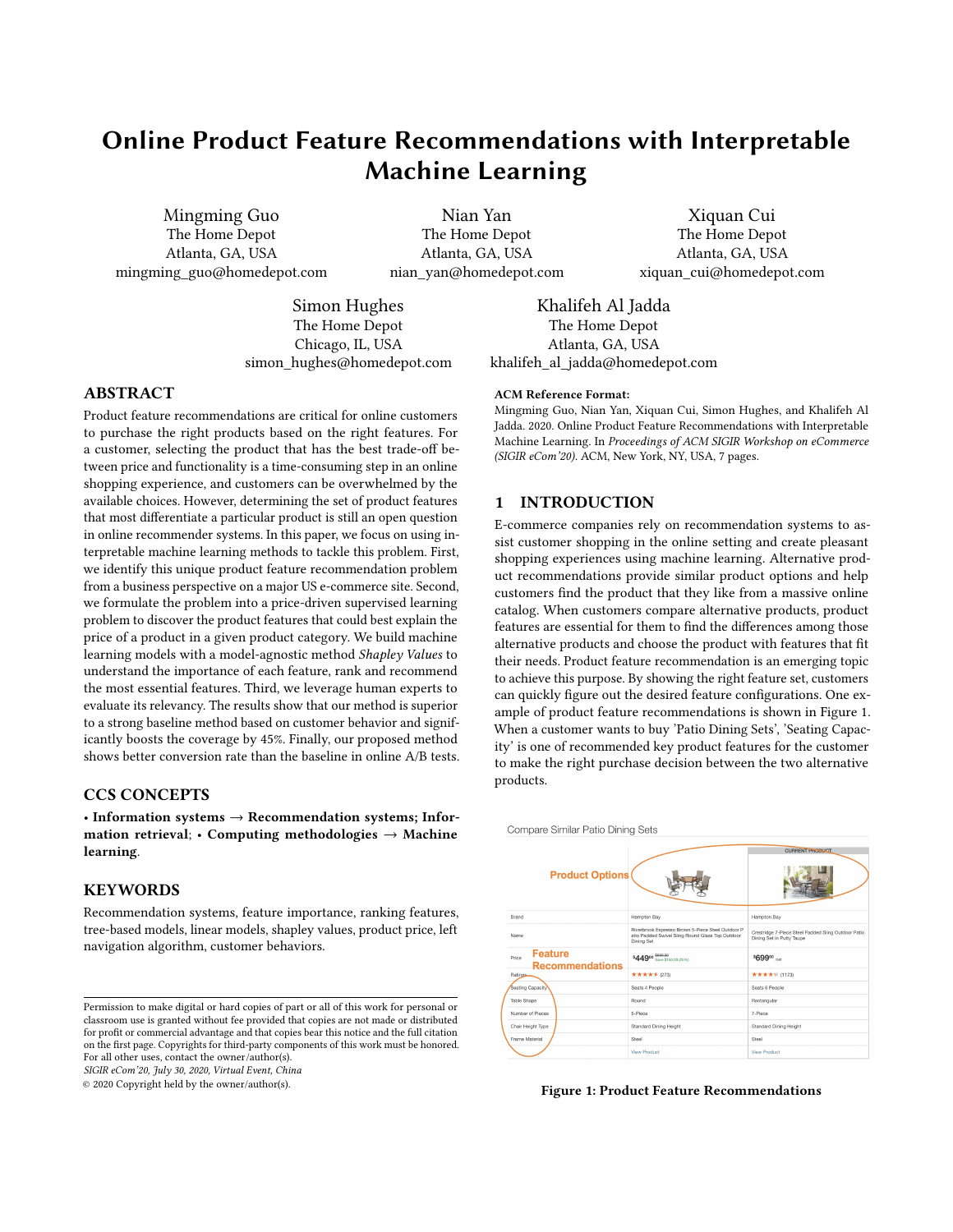Online Product Feature Recommendations with Interpretable Machine Learning Sample SIGIR eCom'20, July 30, 2020, Virtual Event, China

of the offline evaluation and the online A/B tests are also shown and discussed in this section. For offline evaluation, we do not find exact similar open datasets with detailed product attributes and prices so we just use our production data for evaluation.

#### 4.1 Baseline Algorithm

<span id="page-4-0"></span>The baseline algorithm is called Left Navigation Algorithm powered by customer click stream data. The left navigation features are listed on the left side of a product list page for a leaf node category to let customer select the suitable feature values. An example of the 'Refrigerator' category is shown in Figure [6.](#page-4-0)

| <b>Refrigerator Size</b>      |  |
|-------------------------------|--|
| Compact (22)                  |  |
| Standard (340)                |  |
| Total Capacity (cu. ft.)      |  |
| $13 - 16(5)$<br>Ιl            |  |
| $16 - 18(9)$<br>H             |  |
| $18 - 19(7)$<br>- 1           |  |
| $19 - 20(17)$<br>H            |  |
| $20 - 21(15)$                 |  |
| + See All                     |  |
| <b>Refrigerator Fit Width</b> |  |
| 27 Inch Wide (1)              |  |
| 28 Inch Wide (1)              |  |
| 30 Inch Wide (22)<br>- 1      |  |
| 31 Inch Wide (3)              |  |
|                               |  |
| 33 Inch Wide (48)             |  |

#### Figure 6: Left Navigation Features from Customer Behavior

The Left Navigation Algorithm is based on the customer engagement with left navigation feature frequencies. Certain categories tend to have rich left navigation interaction data and certain categories have none/little interaction data. The algorithm uses the engaged feature frequency from the left navigation to rank the feature importance. This method suffers from 1) the cold start problem: if there is little or no features on the left navigation, there is no way to obtain the engaged frequency; and 2) the error perpetuation problem which means customers will only get left navigation interactions for features that we show on the page and cannot get the engagement for the relevant features not shown in the left navigation for customers to begin with. Even this algorithm has drawbacks, it is still a strong baseline since it partially reflects the customer preference.

#### 4.2 Experiment Setup

There are many interesting categories in our product catalog. We randomly choose 7 categories to conduct the experiments including Drills, Bathroom Vanity with Tops, French Door Refrigerators, Ceiling Fans, Dehumidifiers, Built-in Dishwashers, Portable Generators. For each category, the baseline algorithm provides the key product features. Our proposed machine learning approach runs through the ML pipeline and generates the ranking features for each

category. We select a range of most important hyper-parameters for LightGBM and CatBoost. For Linear Regression, we use the default settings. For LightGBM, the main hyper-parameters include learning rate with 0.04, 0.05, 0.06, 0.09 and number of leaves with 25, 30, 35, 40. For CatBoost, the main hyper-parameters include learning rate with 0.10, 0.15, 0.20, 0.25 and depth with 3, 6, 9, 12. With grid search along with cross validation, ML algorithms in our pipeline produce their best validation scores with the optimal hyper-parameters. We use RMSE as the cross validation loss. Each category has its own optimal hyper-parameters from the settings.

## 4.3 Offline Evaluation

For the offline evaluation, we leverage our internal experts with domain knowledge to extract key product features for the specific categories we selected in the test. Based on their expertise, labels were created for each category which are a ranked list of important features. We evaluate Left Navigation Algorithm and our proposed Machine Learning Approach based on metrics such as NDCG, precision and recall for top 5 and top 10 features. We also evaluate both algorithms for the percentage of the categories that the algorithm can cover because we are interested in expanding the feature recommendations to all the possible categories and products. The performance is shown in Table [1.](#page-5-0)

• NDCG, Precision and Recall: From Table [1,](#page-5-0) our approach has better NDCG scores for 5 categories including 'Bathroom Vanities with Tops', 'Ceiling Fans', 'Dehumidifiers', 'Built-In Dishwashers' and 'Portable Generators'. For 'Drills', our approach has a close NDCG with the baseline. The baseline has a better NDCG for 'French Door Refrigerators' category. Our proposed approach has higher recall and precision in general for both the top 5 and top 10 features across the sampled categories. This is because the initial feature selection for the Left Navigation Algorithm is biased as it does not consider the price. On the other hand, our approach uses the product price as the label to train the models and let the machine learning models learn the most important features that drive the price difference. To be specific, for precision@5, the baseline works well and even better than our proposed approach. For example, 'Built-In Dishwashers' has better precision@5 score with the baseline than our approach. 'Built-In Dishwashers' and 'Portable Generators' both have better precision@10 scores with the baseline than our approach. The primary reason is because the important features are well understood for those categories with the baseline. However, most of the categories are not explored and well understood so our Machine Learning Approach has strong advantages. Even for other well known categories like 'Drills', our approach also shows competitive results. Generally speaking, for popular category such as 'French Door Refrigerators' and Drills', the baseline works well. If the category is not popular like 'Ceiling Fans' where there is no efficient way for baseline to know the important features, our ML approach can learn them from product price.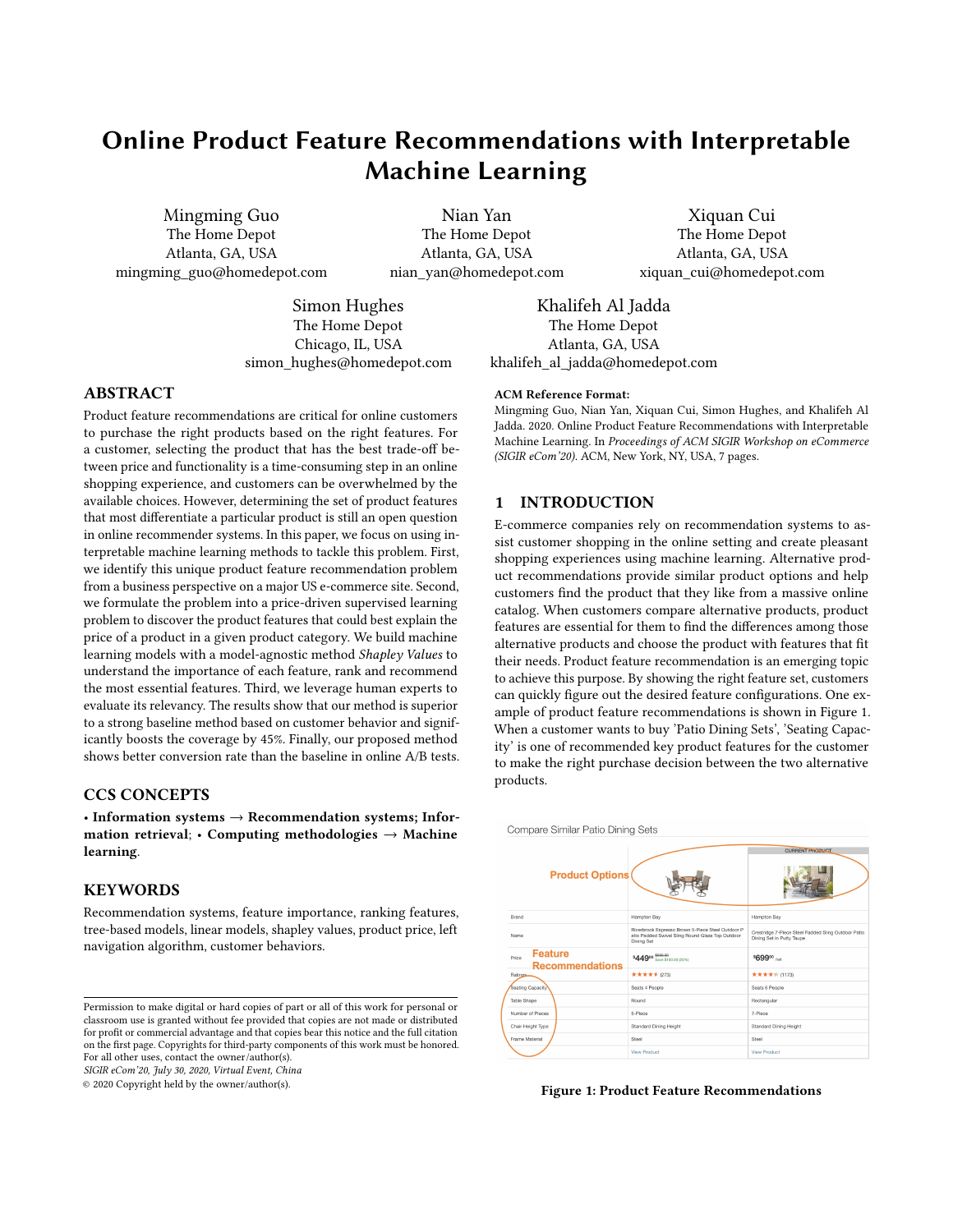| Category                         | Left Navigation Algorithm |             |              |          |           |  |
|----------------------------------|---------------------------|-------------|--------------|----------|-----------|--|
|                                  | <b>NDCG</b>               | Precision@5 | Precision@10 | Recall@5 | Recall@10 |  |
| Bathroom Vanities with Tops      | 0.65                      | 0.40        | 0.30         | 0.40     | 0.60      |  |
| Drills                           | 0.76                      | 0.40        | 0.30         | 0.40     | 0.43      |  |
| French Door Refrigerators        | 0.62                      | 0.25        | 0.10         | 0.25     | 0.25      |  |
| Ceiling Fans                     | 0.43                      | 0.20        | 0.10         | 0.10     | 0.20      |  |
| Dehumidifiers                    | 0.67                      | 0.40        | 0.30         | 0.40     | 0.43      |  |
| Built-In Dishwashers             | 0.53                      | 0.35        | 0.20         | 0.20     | 0.40      |  |
| Portable Generators              | 0.81                      | 0.40        | 0.25         | 0.20     | 0.40      |  |
| Category                         | Machine Learning Approach |             |              |          |           |  |
|                                  | <b>NDCG</b>               | Precision@5 | Precision@10 | Recall@5 | Recall@10 |  |
| Bathroom Vanities with Tops      | 0.72                      | 0.60        | 0.30         | 0.60     | 0.76      |  |
| Drills                           | 0.74                      | 0.40        | 0.40         | 0.60     | 0.71      |  |
| <b>French Door Refrigerators</b> | 0.54                      | 0.50        | 0.40         | 0.60     | 0.71      |  |
| Ceiling Fans                     | 0.89                      | 0.40        | 0.30         | 0.50     | 0.75      |  |
| Dehumidifiers                    | 0.78                      | 0.80        | 0.60         | 0.57     | 0.86      |  |
| <b>Built-In Dishwashers</b>      | 0.63                      | 0.20        | 0.15         | 0.37     | 0.46      |  |
|                                  |                           |             |              |          |           |  |

<span id="page-5-0"></span>Table 1: Performance of the Left Nav Algorithm Versus the Machine Learning Approach for Sampled Categories.

• Coverage: From our product catalog, we would like to cover more categories and products with our feature recommendations. Compared with the current Left Navigation Algorithm, our proposed Machine Learning Approach increases the category coverage by 45%. For the categories that do not have feature recommendations because of the cold start problem in the Left Navigation Algorithm without customer engagement, our Machine Learning Approach can provide the feature recommendations from scratch using product features and prices. This is very successful for our business to significantly expand the feature recommendations.

Due to the time and space limitation, we are not providing the validation scores for each raw feature rankings from the linear and tree models compared with the baseline, and the validation scores of the Shapley version of the feature ranking for each model. We have several insights to share here: 1) the feature ranking using Shapley Values generally works better than the original feature ranking for each model we have built; 2) for categorical features, their rankings from the models that directly handle those features are better than the rankings from the models using one-hot encoding to split them and later make the summation of the importance scores from the binary features.

# 4.4 Online A/B Tests

Two online A/B tests are launched to finally evaluate the effectiveness of our proposed machine learning approach compared with the baseline. We run the test on the sampled categories. Each test ran for three weeks to gather sufficient data from user traffic to determine whether the effect seen was statistically significant (or not). We use Conversion Rate as the primary metric for the evaluation. Conversion Rate is defined here as the number of purchases divided by number of visits. This is used to measure the relevancy of the

related algorithms. The rational to use Conversion Rate is because it captures the customer purchase behaviors given the control and test experiences. Higher Conversion Rate means that customers find the recommended features more useful to help them figure out the right products they need, and vice versa.

4.4.1 A/B Test for Product Feature Recommendation. This is the first use case on our e-commerce site which shows the most important features to differentiate the product candidates and better fit the customers' needs. Our Machine Learning Approach outperforms the Left Navigation Algorithm with a 2.1% higher conversion rate in a statistically significant way which will have a strong positive impact on our business given the large volume of sales.

4.4.2 A/B Test for Explainable Recommendation using Feature Message. This is the second use case on our e-commerce site which shows a message detailing the single most important feature impacting the price difference from amongst the alternative products when compared with an anchor product which is defined as the main product on that product information page. For example, customers see a message right below the product price stating 'Upgrade to 4 burners for \$130 more' or 'Spend \$300 more for 6 burners' when buying a grill. They then have a better understanding about how they can spend more money to get more sophisticated features or spend less money to get less sophisticated features. From the A/B test result, our Machine Learning Approach outperforms the baseline algorithm with a 3% higher conversion rate in a statistically significant way which also provides a significant lift for our business.

#### 4.5 Production Impact

Both offline evaluation and online A/B tests show promising results when using our Machine Learning Approach in place of the